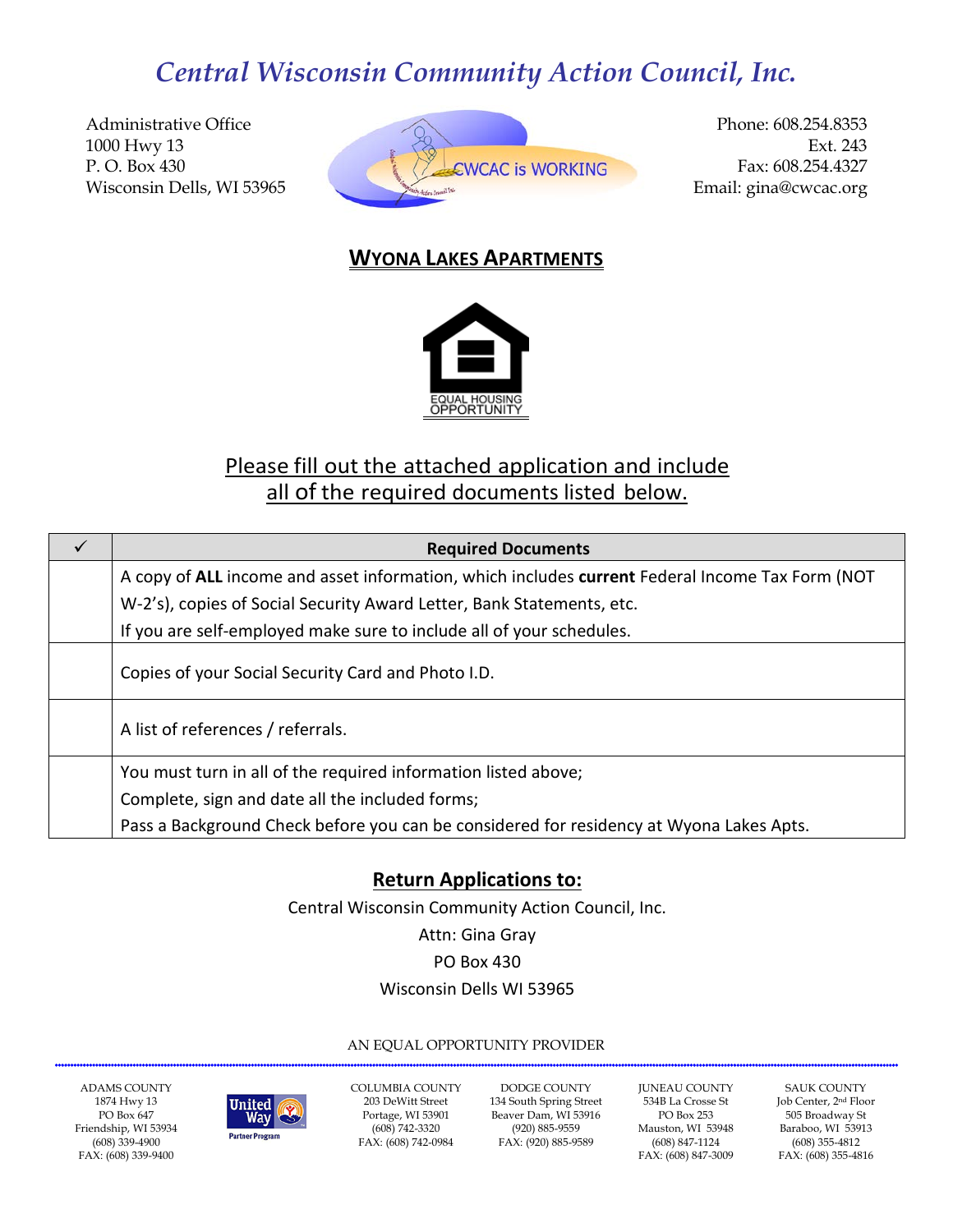Administrative Office 1000 Hwy 13 P. O. Box 430 Wisconsin Dells, WI 53965



Phone: 608.254.8353 Ext. 243 Fax: 608.254.4327 Email: gina@cwcac.org

### **APPLICATION FOR OCCUPANCY**

## **WYONA LAKES APARTMENTS**

| Title: $\Box$ Mr. $\Box$ Mrs. $\Box$ Ms. | Age:                                               | <b>Phone Number:</b> |                |              |     |
|------------------------------------------|----------------------------------------------------|----------------------|----------------|--------------|-----|
| <b>Applicant's Full Name:</b>            |                                                    |                      |                |              |     |
| <b>Present Address:</b>                  |                                                    |                      |                |              |     |
|                                          | <b>Mailing Address</b>                             |                      | City/Town      | <b>State</b> | Zip |
| <b>Social Security #:</b>                |                                                    | Sex:                 | Date of Birth: |              |     |
| Spouse/Co-Tenant:                        |                                                    |                      |                | Age:         |     |
| <b>Social Security #:</b>                |                                                    | Sex:                 | Date of Birth: |              |     |
|                                          | Other Members of Household that will live in unit: |                      |                |              |     |
| <b>Name</b>                              | <b>Sex</b>                                         | Age                  | SSN#           | Relationship |     |
|                                          |                                                    |                      |                |              |     |
|                                          |                                                    |                      |                |              |     |

#### **Please list children or other close relatives or friends:**

| <b>Name</b> | Relationship | <b>Address</b> |
|-------------|--------------|----------------|
|             |              |                |
|             |              |                |
| Phone:      |              |                |
|             |              |                |
| <b>Name</b> | Relationship | <b>Address</b> |
|             |              |                |
|             |              |                |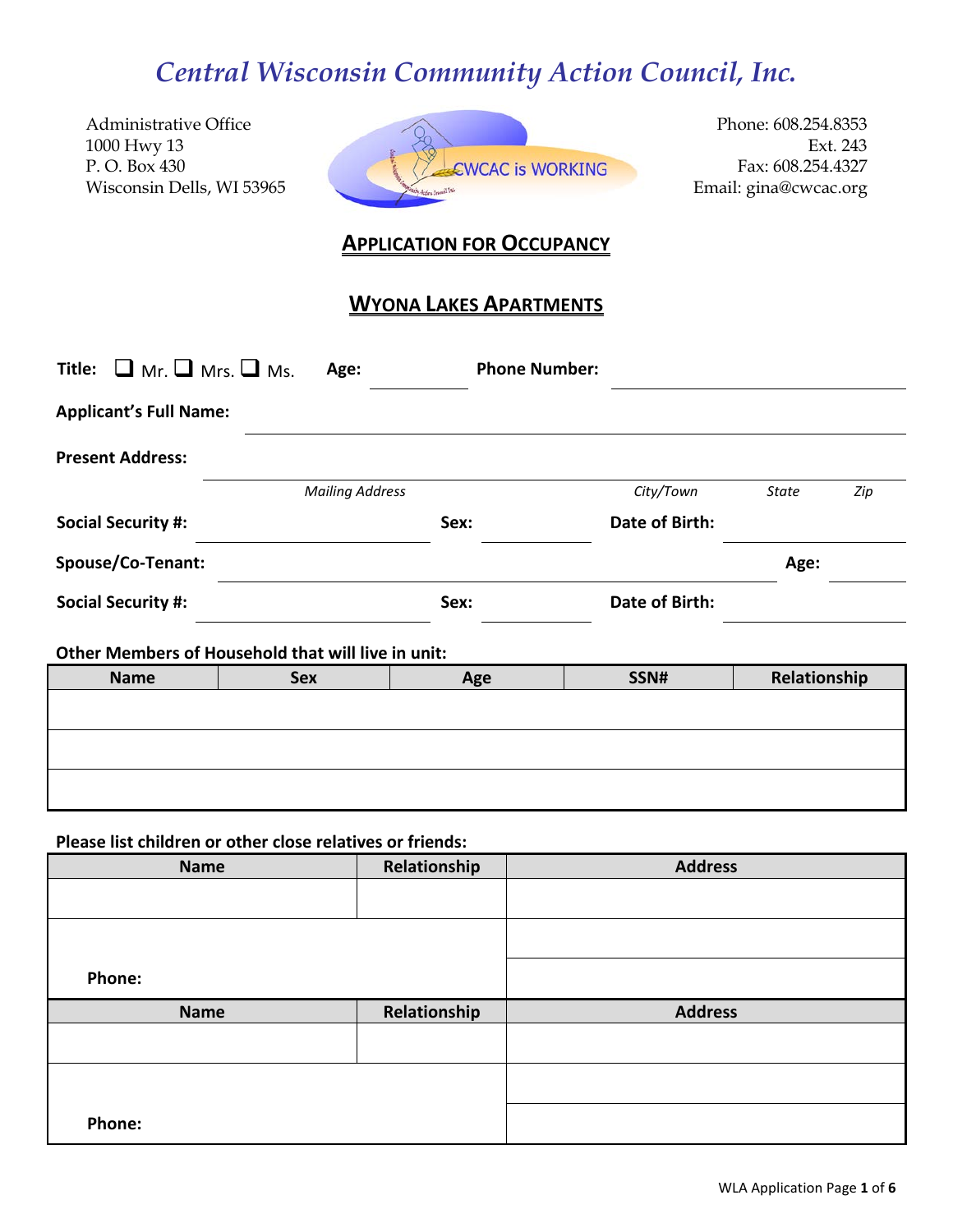**Person to be notified in case of emergency:**

| <b>Name</b> | Relationship | <b>Address</b> |
|-------------|--------------|----------------|
|             |              |                |
|             |              |                |
|             |              |                |
| Phone:      |              |                |

## **Is someone legally empowered to act on your behalf?**  $\Box$  Yes  $\Box$  No

| Name and Title (ex. Guardian, Power of Attorney) | <b>Address</b> |
|--------------------------------------------------|----------------|
|                                                  |                |
| <b>Business</b><br><b>Phone:</b>                 |                |
| <b>Home Phone:</b>                               |                |

Persons that meet the definition of disabled or handicapped qualify for a \$400 deduction to their annual income when determining rent contribution and certain other deductions.

If you feel that you qualify and would like to request this adjustment to your income, please check here.  $\Box$ If you have indicated your desire to request this adjustment, then we will need sufficient information (documentation) to confirm your qualification for this status. Failure to provide this information may result in denial of these deductions.

**Please list the name and address of a qualified neutral third party who will be able to provide verification of your eligibility (ex. physician, therapist, etc.)**

|                           | <b>Name and Title</b> | <b>Address</b> |
|---------------------------|-----------------------|----------------|
|                           |                       |                |
|                           |                       |                |
| <b>Business</b><br>Phone: |                       |                |
| Fax:                      |                       |                |

| Do you have any specific housing requirements, such as a special handicapped accessible unit? $\Box$ Yes $\Box$ No      |  |  |  |  |  |
|-------------------------------------------------------------------------------------------------------------------------|--|--|--|--|--|
| Requested requirements:                                                                                                 |  |  |  |  |  |
| What is your present living arrangement?                                                                                |  |  |  |  |  |
| Are you without or about to be without housing? $\Box$ Yes $\Box$ No                                                    |  |  |  |  |  |
| Living in sub-standard housing? $\Box$ Yes $\Box$ No Do you hold a Letter of Priority Entitlement? $\Box$ Yes $\Box$ No |  |  |  |  |  |
| Issued by FmHA? $\Box$ Yes $\Box$ No<br>Are you paying more than 50% of income for rent? $\Box$ Yes $\Box$ No           |  |  |  |  |  |
| Will you require an on premise vehicle parking space? $\Box$ Yes $\Box$ No                                              |  |  |  |  |  |
| Do you certify that this unit will be your permanent residence and that you do not/will not maintain a                  |  |  |  |  |  |

**Separate subsidized unit in a different location?**  $\Box$  **Yes**  $\Box$  **No**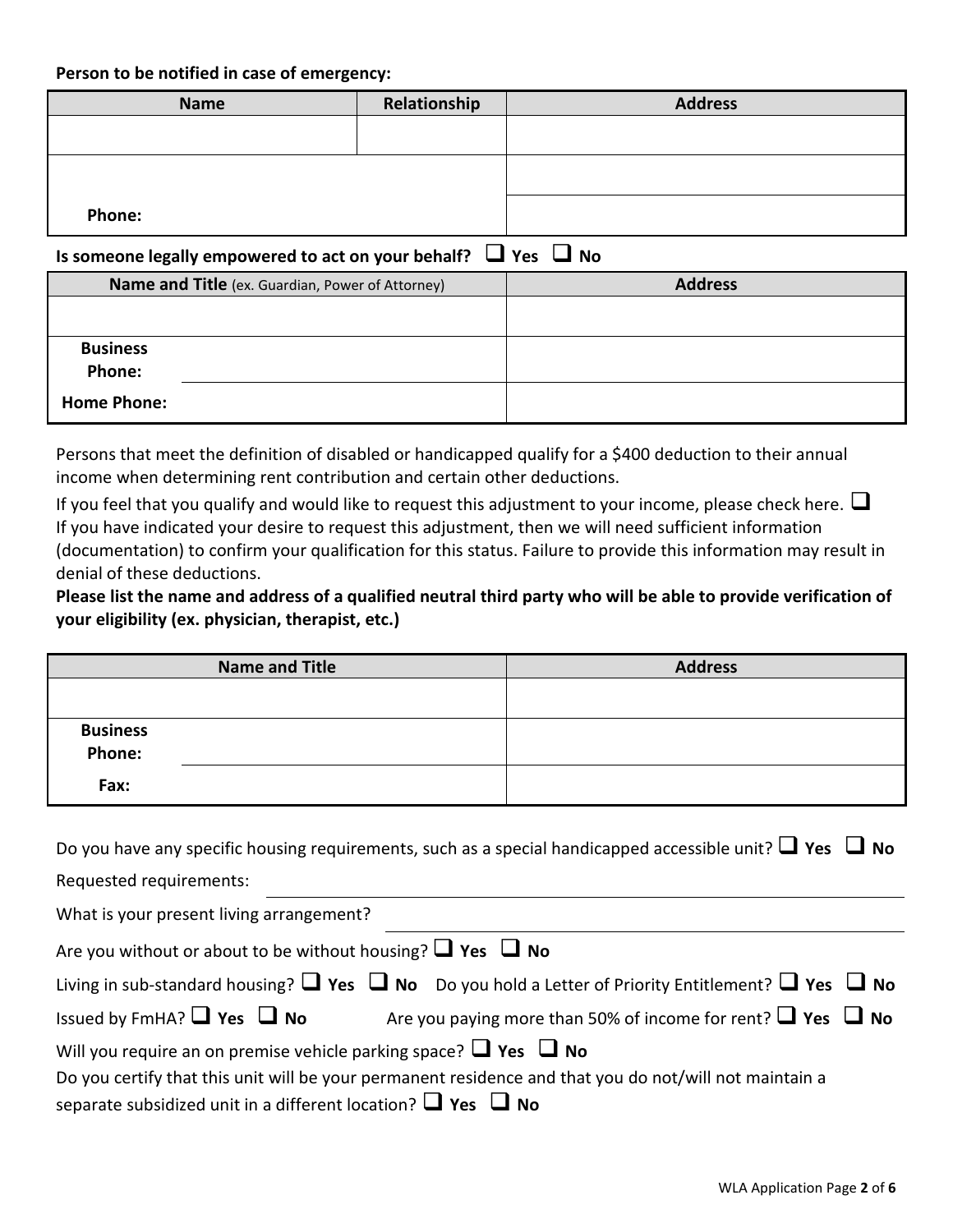Your signature on the back of this application authorizes the owner/manager of the project in which you are applying for occupancy to contact your prior landlords for information regarding your prior tenancies, to check personal and credit references, and to obtain credit, employment and court records.

Complete all applicable information for Applicant, Spouse or Co-Applicant on following pages. Attach an additional sheet if more space is needed. (Include names and addresses.)

|    | 1. Salary / Wages: List gross amounts (before deductions) of wages and salaries, overtime pay,<br>commissions, fees, tips, and bonuses. Indicate source.                                                                                                                                                                                                                             |  |  |  |  |  |  |
|----|--------------------------------------------------------------------------------------------------------------------------------------------------------------------------------------------------------------------------------------------------------------------------------------------------------------------------------------------------------------------------------------|--|--|--|--|--|--|
| Ş  | <b>Annually from</b>                                                                                                                                                                                                                                                                                                                                                                 |  |  |  |  |  |  |
| \$ | <b>Annually from</b>                                                                                                                                                                                                                                                                                                                                                                 |  |  |  |  |  |  |
| \$ | <b>Annually from</b>                                                                                                                                                                                                                                                                                                                                                                 |  |  |  |  |  |  |
| \$ | <b>Annually from</b>                                                                                                                                                                                                                                                                                                                                                                 |  |  |  |  |  |  |
|    | 2. Net Income from Business / Professional / Rental / Real / Personal Property.                                                                                                                                                                                                                                                                                                      |  |  |  |  |  |  |
| \$ | <b>Annually from</b>                                                                                                                                                                                                                                                                                                                                                                 |  |  |  |  |  |  |
| \$ | <b>Annually from</b>                                                                                                                                                                                                                                                                                                                                                                 |  |  |  |  |  |  |
|    | 3. Social Security / SSI Payments.                                                                                                                                                                                                                                                                                                                                                   |  |  |  |  |  |  |
| Ş  | <b>Annually from</b>                                                                                                                                                                                                                                                                                                                                                                 |  |  |  |  |  |  |
| \$ | <b>Annually from</b>                                                                                                                                                                                                                                                                                                                                                                 |  |  |  |  |  |  |
| \$ | <b>Annually from</b>                                                                                                                                                                                                                                                                                                                                                                 |  |  |  |  |  |  |
|    | 4. Pensions, Annuities, Retirement Funds, IRA Accounts, Interests.                                                                                                                                                                                                                                                                                                                   |  |  |  |  |  |  |
| \$ | <b>Annually from</b>                                                                                                                                                                                                                                                                                                                                                                 |  |  |  |  |  |  |
| \$ | <b>Annually from</b>                                                                                                                                                                                                                                                                                                                                                                 |  |  |  |  |  |  |
| \$ | <b>Annually from</b>                                                                                                                                                                                                                                                                                                                                                                 |  |  |  |  |  |  |
|    | 5. All other income: such as Unemployment, Disability Compensation, Worker's Compensation,<br>Severance Pay, Alimony, Child Support, Regular recurring contributions or gifts of money, Educational<br>Grants, Scholarships, VA Benefits, Regular Pay, Special Pay and Allowances for Head of Household in<br>Armed Services, Public Assistance, AFDC, Welfare, or any other source. |  |  |  |  |  |  |
| \$ | <b>Annually from</b>                                                                                                                                                                                                                                                                                                                                                                 |  |  |  |  |  |  |
| \$ | <b>Annually from</b>                                                                                                                                                                                                                                                                                                                                                                 |  |  |  |  |  |  |
| \$ | <b>Annually from</b>                                                                                                                                                                                                                                                                                                                                                                 |  |  |  |  |  |  |
| \$ | <b>Annually from</b>                                                                                                                                                                                                                                                                                                                                                                 |  |  |  |  |  |  |
|    | 6. Child Care Expense: List amount paid by family for the care of minor children under the age of 13 years<br>when such care is necessary to enable a family member to further education or to be gainfully<br>employed.                                                                                                                                                             |  |  |  |  |  |  |
| \$ | <b>Annually from</b>                                                                                                                                                                                                                                                                                                                                                                 |  |  |  |  |  |  |

#### **INCOME AND EXPENSE INFORMATION**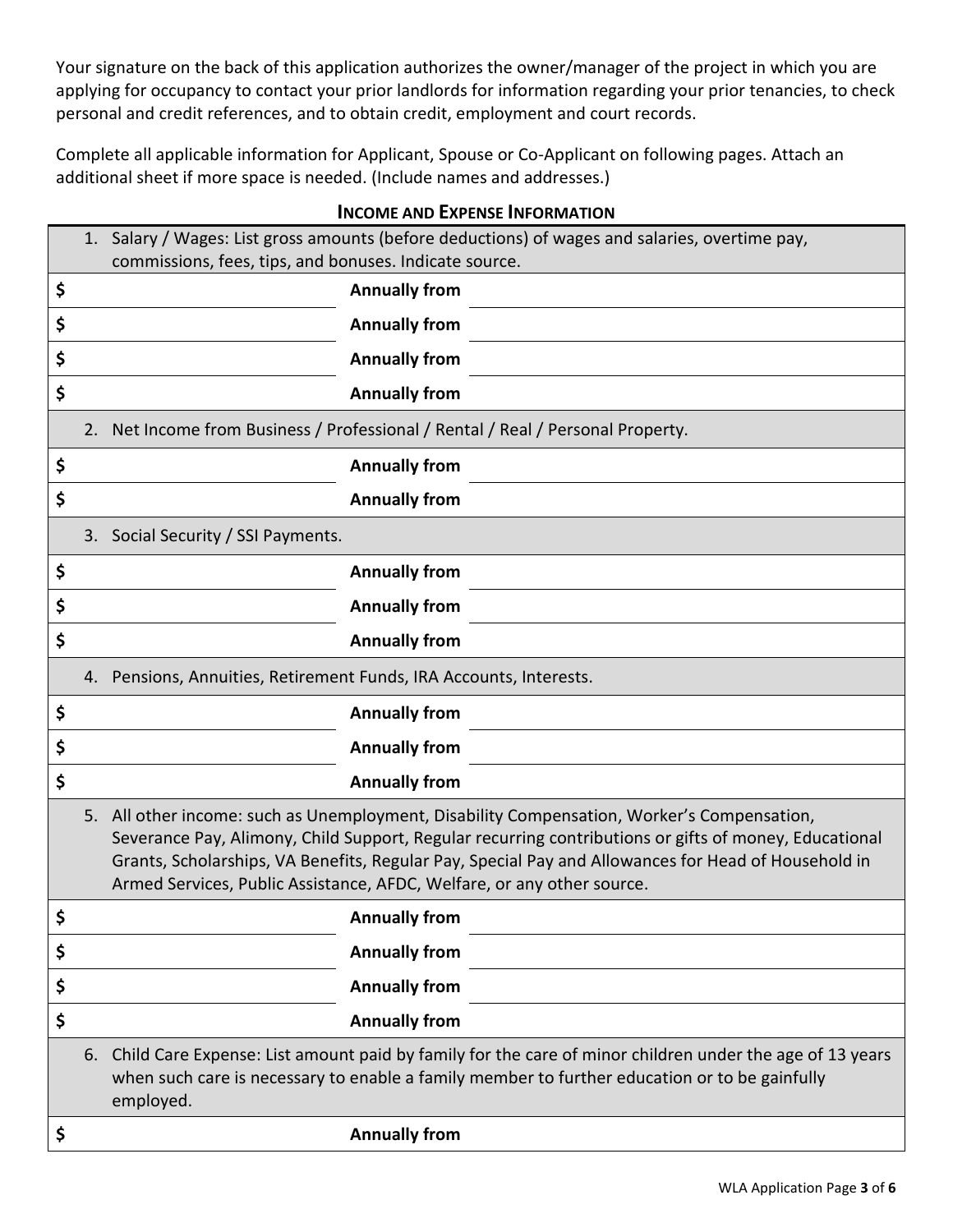| ċ  | Annually from                                                                                                                                                                                                                                                                                                 |
|----|---------------------------------------------------------------------------------------------------------------------------------------------------------------------------------------------------------------------------------------------------------------------------------------------------------------|
| \$ | <b>Annually from</b>                                                                                                                                                                                                                                                                                          |
|    | hearing aids/batteries, cost of live-in resident assistant, monthly payments required on accumulated<br>major medical bills, including that portion of spouse's or child's nursing home care paid from family<br>income (list full name & address of agency). Must provide documentation of medical expenses. |
|    | by insurance. May include expenses for dental, prescriptions, medical insurance premiums, eyeglasses,                                                                                                                                                                                                         |
|    | over the age of 62) - include total expenses to be incurred over next twelve month period not covered                                                                                                                                                                                                         |
|    | 7. Medical Expenses: (To be completed for households with persons who are handicapped, disabled or                                                                                                                                                                                                            |

| \$ | <b>Annually from</b> |  |
|----|----------------------|--|
| \$ | <b>Annually from</b> |  |
| \$ | <b>Annually from</b> |  |
| Ś. | <b>Annually from</b> |  |

## **ASSET INFORMATION**

List all information for Applicant, Spouse or Co-Applicant.

| 1. Cash on hand – Amount on hand at present time: |  |
|---------------------------------------------------|--|
|                                                   |  |

| 2. Checking Accounts: Previous 6 months' statements are needed. |                                                                 |             |         |          |                                   |                  |                           |  |
|-----------------------------------------------------------------|-----------------------------------------------------------------|-------------|---------|----------|-----------------------------------|------------------|---------------------------|--|
| Account #                                                       |                                                                 | <b>Bank</b> |         |          |                                   |                  | <b>Current Balance \$</b> |  |
| <b>Account #</b>                                                |                                                                 | <b>Bank</b> |         |          |                                   |                  | Current Balance \$        |  |
| <b>Account #</b>                                                |                                                                 | <b>Bank</b> |         |          |                                   |                  | Current Balance \$        |  |
| 3. Savings Accounts: Previous 6 months' statements are needed.  |                                                                 |             |         |          |                                   |                  |                           |  |
|                                                                 | <b>Bank</b><br>Account #                                        |             |         |          |                                   |                  | Current Balance \$        |  |
| Account #                                                       | Current Balance \$<br><b>Bank</b>                               |             |         |          |                                   |                  |                           |  |
|                                                                 | <b>Bank</b><br><b>Account #</b>                                 |             |         |          | Current Balance \$                |                  |                           |  |
|                                                                 | 4. Stocks and/or Bonds: Documentation of Verification required. |             |         |          |                                   |                  |                           |  |
| <b>Type</b>                                                     |                                                                 |             | # Owned |          |                                   |                  | Value \$                  |  |
| <b>Type</b>                                                     | # Owned                                                         |             |         | Value \$ |                                   |                  |                           |  |
| <b>Type</b>                                                     | # Owned                                                         |             |         |          |                                   | Value \$         |                           |  |
| 5.                                                              | Real Estate Owned at Present or Sold within the last 2 years.   |             |         |          |                                   |                  |                           |  |
| <b>Present:</b>                                                 |                                                                 |             |         |          |                                   | Market Value: \$ |                           |  |
| Sold:                                                           | Market Value: \$                                                |             |         |          |                                   |                  |                           |  |
| 6.                                                              | Property sold under land contract.                              |             |         |          |                                   |                  |                           |  |
|                                                                 | Original Amount:<br>\$                                          |             |         |          | \$<br><b>Outstanding Balance:</b> |                  |                           |  |
| \$<br>Per Month or $\Box$ Per Year<br>Terms:                    |                                                                 |             |         |          |                                   |                  |                           |  |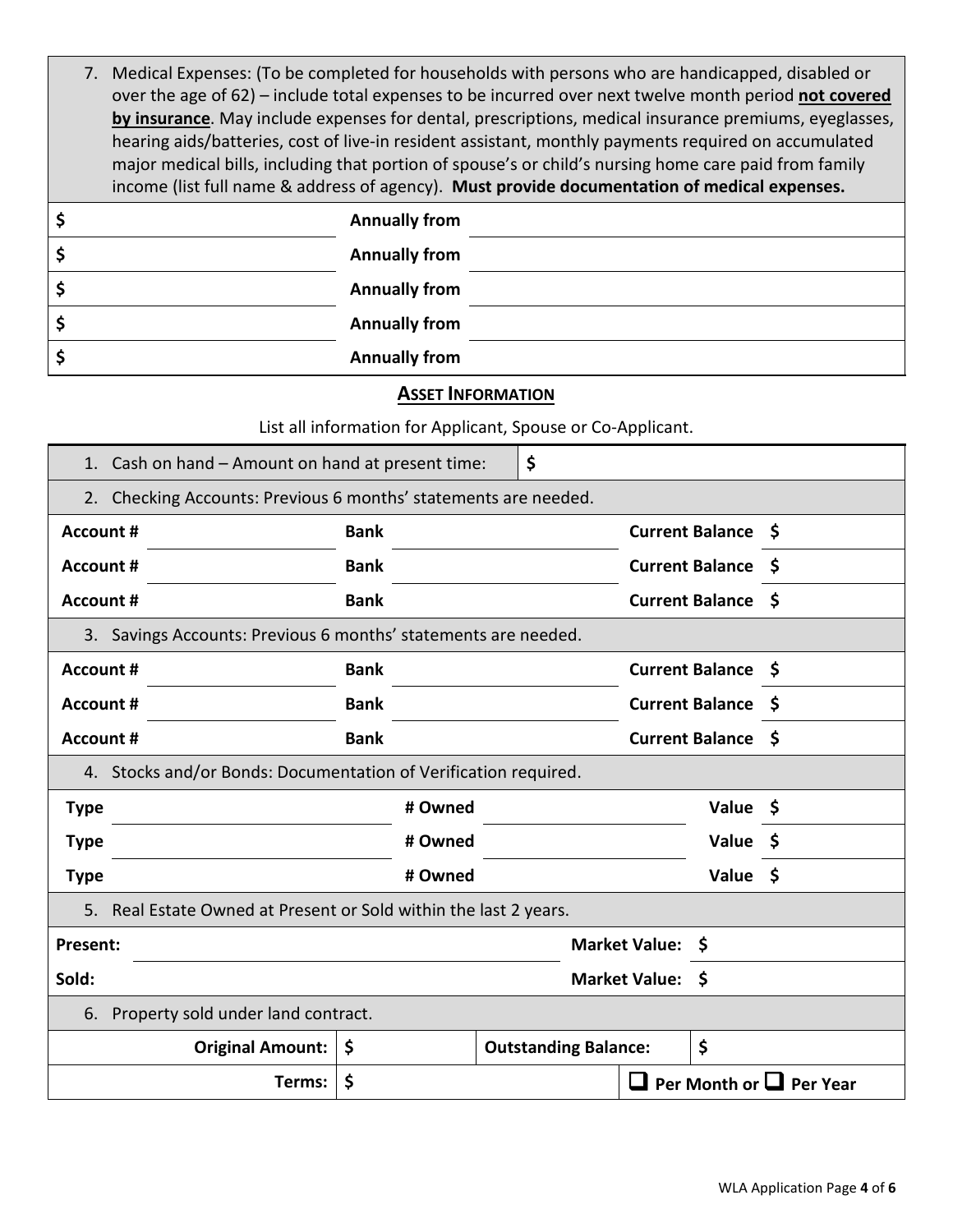| 7. List All Other Assets Owned: |           |  |
|---------------------------------|-----------|--|
| Type:                           | Value: \$ |  |
| Type:                           | Value: \$ |  |
| Type:                           | Value: \$ |  |
| Type:                           | Value: \$ |  |

Please list below any former rental addresses, along with associated landlord name and address within the past 10 years, starting with the present (if currently renting).

| <b>Rental Address</b> | Landlord's Name, Address & Phone # | Dates Rented |
|-----------------------|------------------------------------|--------------|
| 1)                    |                                    | From:        |
|                       |                                    | To:          |
|                       |                                    |              |
|                       |                                    |              |
| 2)                    |                                    | From:        |
|                       |                                    | To:          |
|                       |                                    |              |
|                       |                                    |              |
|                       |                                    |              |

| $\sim$<br>3. | From: |
|--------------|-------|
|              | To:   |
|              |       |

| $\left 4\right\rangle$ | From: |
|------------------------|-------|
|                        | To:   |
|                        |       |

| 5 <sup>′</sup> | From: |
|----------------|-------|
|                | To:   |
|                |       |

References: list personal and credit references; names, addresses and phone number.

| <b>Name</b> | <b>Address</b> | Phone # |
|-------------|----------------|---------|
|             |                |         |
|             |                |         |
|             |                |         |
|             |                |         |
|             |                |         |
|             |                |         |

Do you have a service animal? **Q Yes Q No** If "Yes", what type?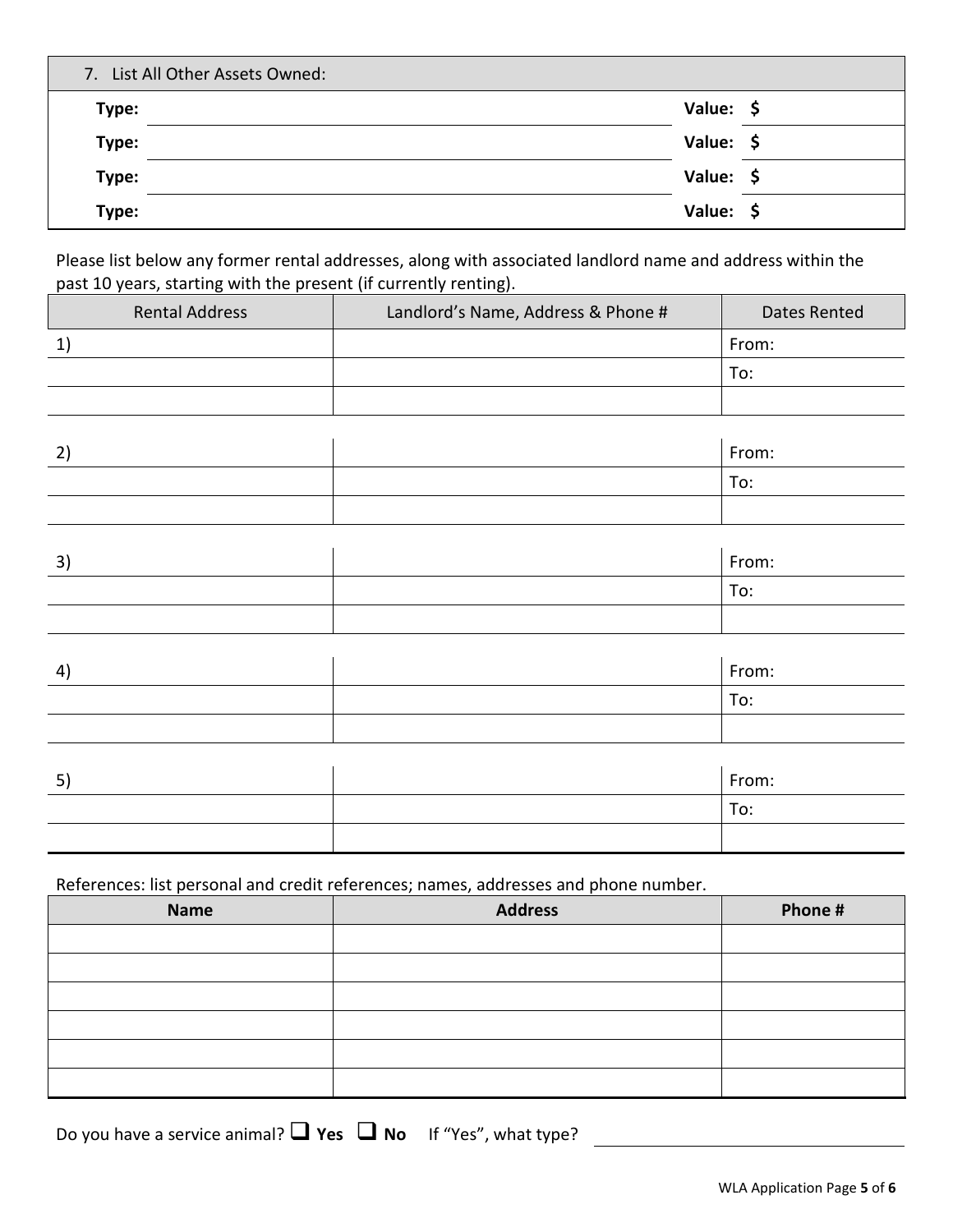Please list your name and names of other household members who have resided in other states along with the name of the state and the time period in which you or other household members resided there.

| <b>Name of Applicant</b><br>or Household Member | State in which you or<br>household member resided. | Years in which you or household<br>member resided in this state. |
|-------------------------------------------------|----------------------------------------------------|------------------------------------------------------------------|
|                                                 |                                                    |                                                                  |
|                                                 |                                                    |                                                                  |
|                                                 |                                                    |                                                                  |

Where did you hear of the housing program?

Are you or family members subject to a lifetime state sex offender registration?  $\Box$  Yes  $\Box$  No

Applicant's Signature Date Date Applicant's Signature Date

Spouse/Co-Tenant's Signature data and the set of the Date Date

*"The information regarding race, national origin, and sex designation solicited on this application is requested in order to assure the Federal Government, acting through the Farmers Home Administration, that Federal Laws prohibiting discrimination against tenant applicants on the basis of race, color, national origin, religion, sex, marital status, age, and handicap are complied with. You are not*  required to furnish this information but are encouraged to do so. This information will not be used in evaluating your application or to *discriminate against you in any way. However if you choose not to furnish it, the owner is required to note the race/national origin and sex of the individual applicants based on visual observation or surname."*

| <b>Applicant</b>                                 | Spouse/Co-Tenant                                 |
|--------------------------------------------------|--------------------------------------------------|
| Race/National Origin                             | Race/National Origin                             |
| $\Box$ White $\Box$ Black                        | $\Box$ White $\Box$ Black                        |
| $\Box$ Hispanic $\Box$ Asian or Pacific Islander | $\Box$ Hispanic $\Box$ Asian or Pacific Islander |
| $\Box$ American Native/Alaskan Native            | American Native/Alaskan Native                   |
| $\Box$ Other (Specify)                           | $\Box$ Other (Specify)                           |
|                                                  |                                                  |
| Sex                                              | Sex                                              |
| $\Box$ Male $\Box$ Female                        | $\Box$ Male $\Box$ Female                        |

#### **STATEMENT REQUIRED BY THE PRIVACY ACT**

The Farmers Home Administration (FmHA) is authorized by Title V of the Housing Act of 1949 as amended (42 U.S.C.1471et. Seq.) to solicit the information requested on this form. Disclosure of the information requested is voluntary. However, failure to disclose certain items of information may result in a delay in the processing of your eligibility or rejection, except that is unlawful for FmHA to deny eligibility because of the refusal to disclose the Social Security Account Number.

The principal purposes to collecting the requested information are to determine eligibility for occupancy in the FmHA financed rental project and to determine the amount of tenant contribution for rent. The information collected on this form may be released to appropriate Federal, State, and Local Agencies when relevant to civil, criminal, or regulatory proceedings.

The information provided above is true and accurate.

Signature Date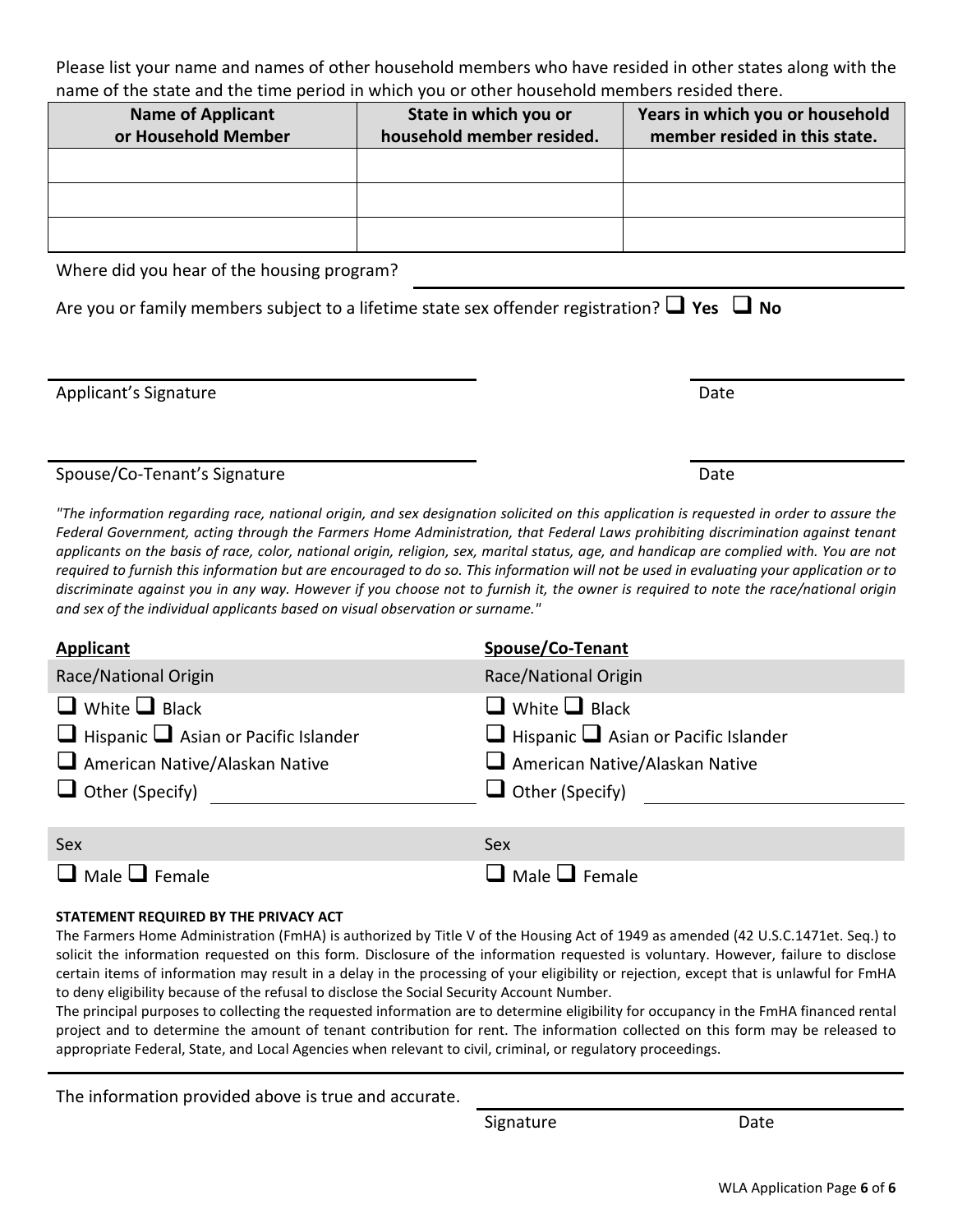Administrative Office 1000 Hwy 13 P. O. Box 430 Wisconsin Dells, WI 53965



Phone: 608.254.8353 Ext. 243 Fax: 608.254.4327 Email: gina@cwcac.org

## **WYONA LAKES APARTMENTS**



# Application Supplement – Personal References

| Name | Address | Phone |
|------|---------|-------|
| 1)   |         |       |
|      |         |       |
|      |         |       |
| 2)   |         |       |
|      |         |       |
|      |         |       |
| 3)   |         |       |
|      |         |       |
|      |         |       |
| 4)   |         |       |
|      |         |       |
|      |         |       |

#### AN EQUAL OPPORTUNITY PROVIDER

ADAMS COUNTY 1874 Hwy 13 PO Box 647 Friendship, WI 53934 (608) 339-4900 FAX: (608) 339-9400



COLUMBIA COUNTY 203 DeWitt Street Portage, WI 53901 (608) 742-3320 FAX: (608) 742-0984

DODGE COUNTY 134 South Spring Street Beaver Dam, WI 53916 (920) 885-9559 FAX: (920) 885-9589

JUNEAU COUNTY 534B La Crosse St PO Box 253 Mauston, WI 53948 (608) 847-1124 FAX: (608) 847-3009

SAUK COUNTY Job Center, 2nd Floor 505 Broadway St Baraboo, WI 53913 (608) 355-4812 FAX: (608) 355-4816